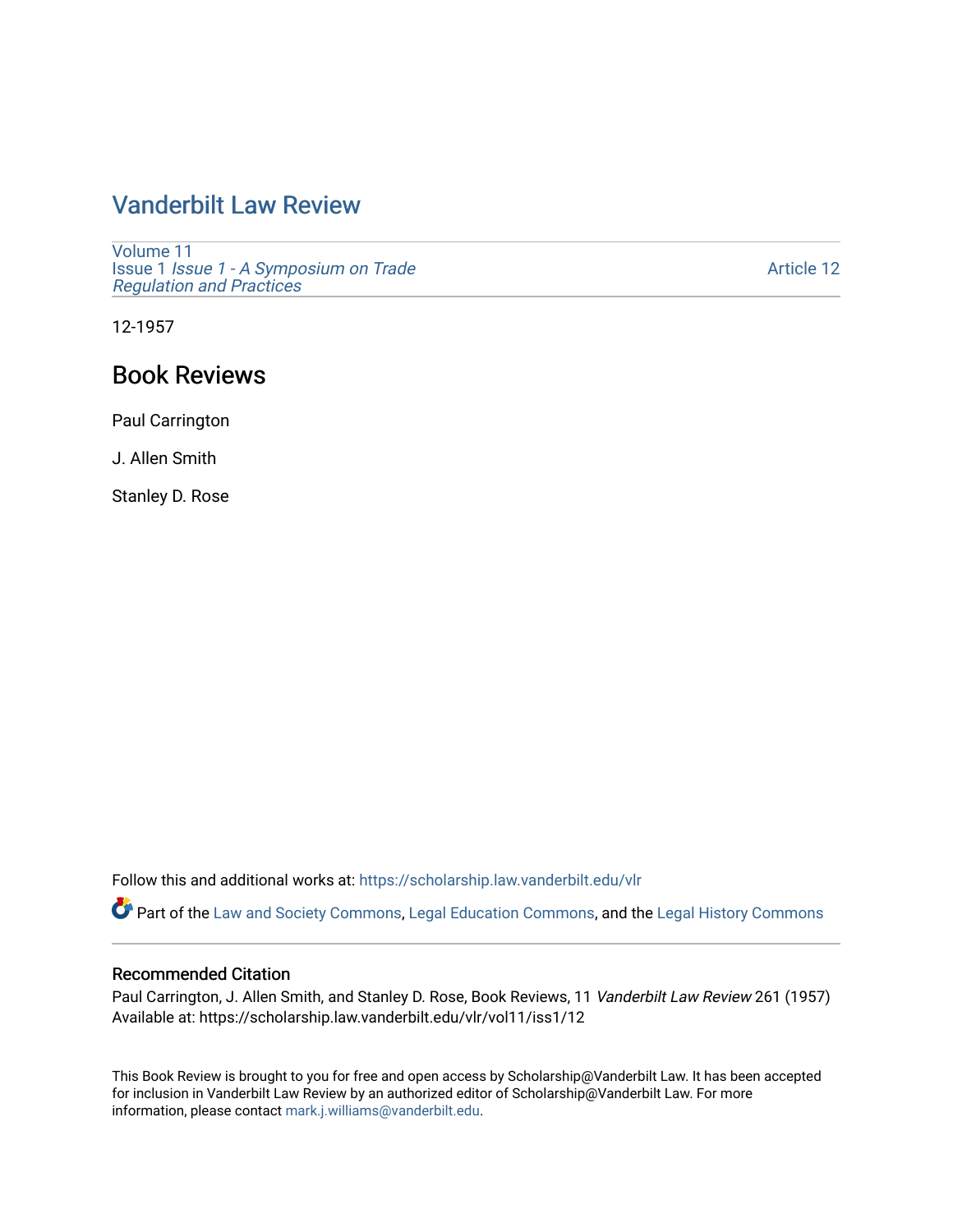## **BOOK REVIEWS**

THE JOHN RANDOLPH TUCKER LECTURES-1953-1956. Lexington, Virginia: School of Law, Washington and Lee University, 1957. **Pp.** 208.

This little volume published this spring by the Washington and Lee School of Law is the second of a distinguished series of books that may inspire generations of practicing lawyers and of students aspiring to practice law. On the Bi-Centennial of the University in 1949, which was the One Hundredth Anniversary of the founding of its School of Law, the Trustees of the University established an annual series of lectures to the students of the Law School, in memory of its long-time Dean. The roster of those chosen to deliver these lectures attests to the lasting imprint that the series are making upon those fortunate enough to hear the lectures as presented in Lexington. During the first four years, 1949-1952, the lectures as published in the first volume of the series were presented by

Honorable John W. Davis, 1949 Chief Justice Arthur T. Vanderbilt, 1950 Chief Judge John **J.** Parker, 1951 Honorable John Lord O'Brian, 1952

The volume containing the complete series of lectures for these four years was, of course, a treasure house.

This is no less true as to the new second volume, presenting the lectures

- of 1953, by Chief Justice Joseph C. Hutcheson, entitled "Law and Liberty Reconciled."
- of 1954, by Judge Harold R. Medina, on "The Spiritual Quality of Justice."
- of 1955, by Dean Robert G. Storey, on "The Current Peril of the Legal Profession."
- of 1956, by Honorable William T. Gossett, on "Corporate Citizenship."

At about the time of the presentation of the three lectures last year by the General Counsel of Ford Motor Company, that lecturer accepted appointment on a new committee of the Section of Corporation, Banking and Business Law of the American Bar Association. This was a committee on Corporate Law Departments which was expected to correlate the problems of corporation counsel and promote their aiding one another in the solution of such problems. It is a tribute to the quality of these three 1956 lectures that currently, following an

261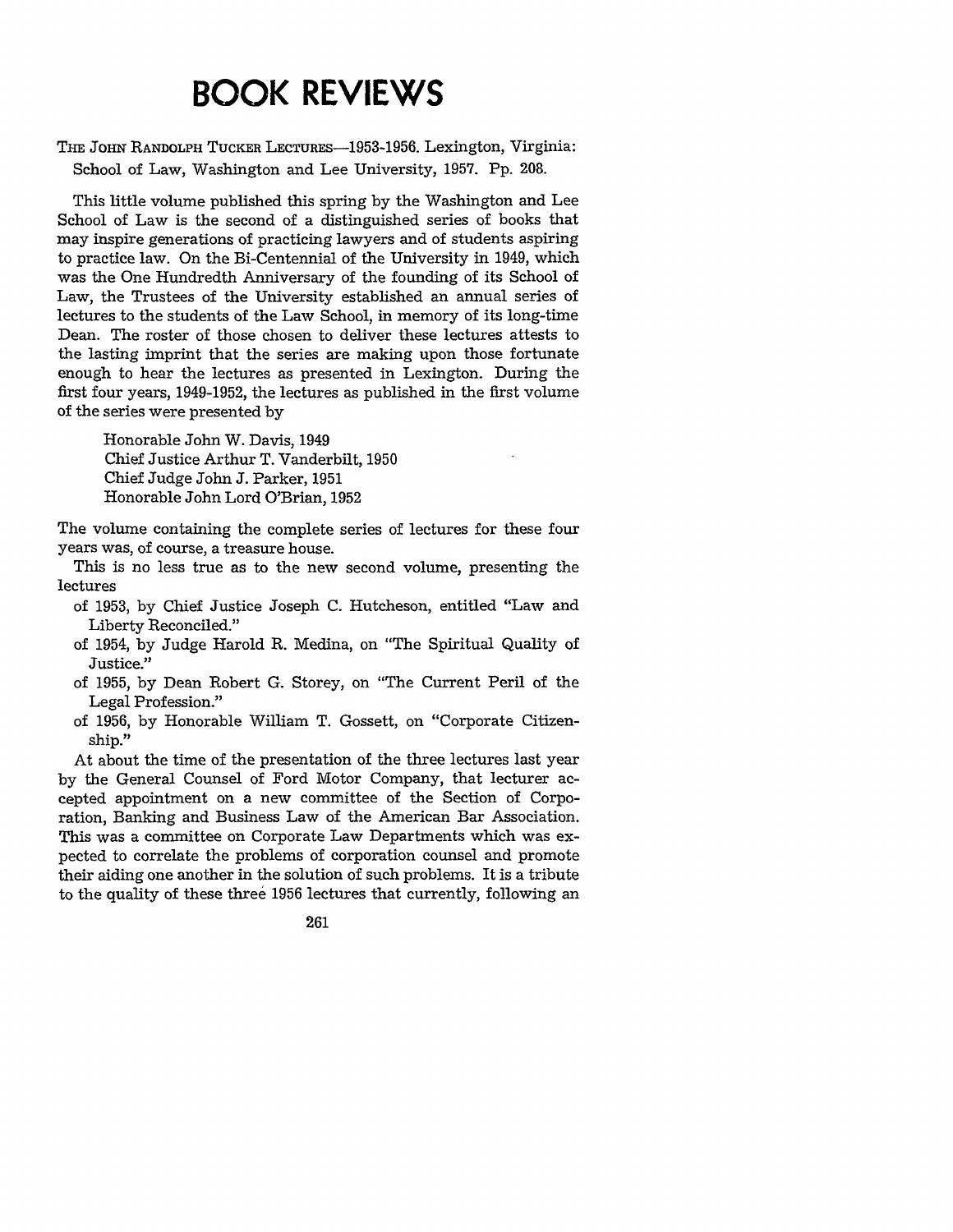impressive institute conducted jointly by that new committee of **ABA** and a Division of the City Bar of New York, a copy of these three Tucker lectures is being distributed (along with papers presented at that institute) to those actively devoting their professional careers as corporation counsel. No lawyer can fail to benefit from meditating on the challenging analyses of Mr. Gossett on the multiple functions of corporation counsel, functions that are judicial in nature, functions that are comparable to legislative, those that are experiential and those that should be attuned to the direction of public affairs, a function of highest political order. For whether one serves as counsel of a corporation of national stature or as counsel for the utility company of a county seat town in Texas, such functions are to be his, though less dramatic in the latter case. Moreover, Mr. Gossett has persuaded me that such functions are or should be also those of the lawyer with numerous corporate clients, though his functions as to many or all of them may be miniature in comparison. Accordingly, the idealism and the common sense with which these functions of the legal advisor to business are presented in these lectures, justifies their broader distribution than only to corporate counsel. They are in substance the "current Bible" for the corporate practitioner.

No less Biblical in their lasting and inspiring qualities and no less current in their present importance are the lectures of the three earlier years that are presented in this volume.

Dean Storey presents the contrast between the Rule of Law in democratic nations and its antithesis in the philosophy and background of Communism. As I read these 1955 lectures, I found it necessary to remind myself constantly that they were presented two years ago, in advance of the definition of the Rule of Law in the summer of 1955, by the joint action of the distinguished jurists of forty-eight nations of the free world then assembled in Athens. With inexorable logic, these lectures demonstrate that a legal profession in the administration or enforcement of Soviet law must be, and historically has been, "a travesty and a mockery." For those of us who are currently reading summaries of the "trials" in Hungary which have followed the tragedies of the ruthless suppression of "revolt" last fall, it seems yet more clear as we read these lectures by Dean Storey, that continuing flagrant injustice must continue to be an integral and necessary part of the regime of repression which is Communism in power.

The theme of Judge Medina in his three lectures is of fundamental importance. His lectures have a timeless quality that makes one want to reread his words and then to live them. His theme of 1954 has to do with the spiritual ideals of justice, the devastating quality of injustice, and how dynamic and pervasive the spiritual is in the objectives of legal procedures. Judge Medina demands of each of us a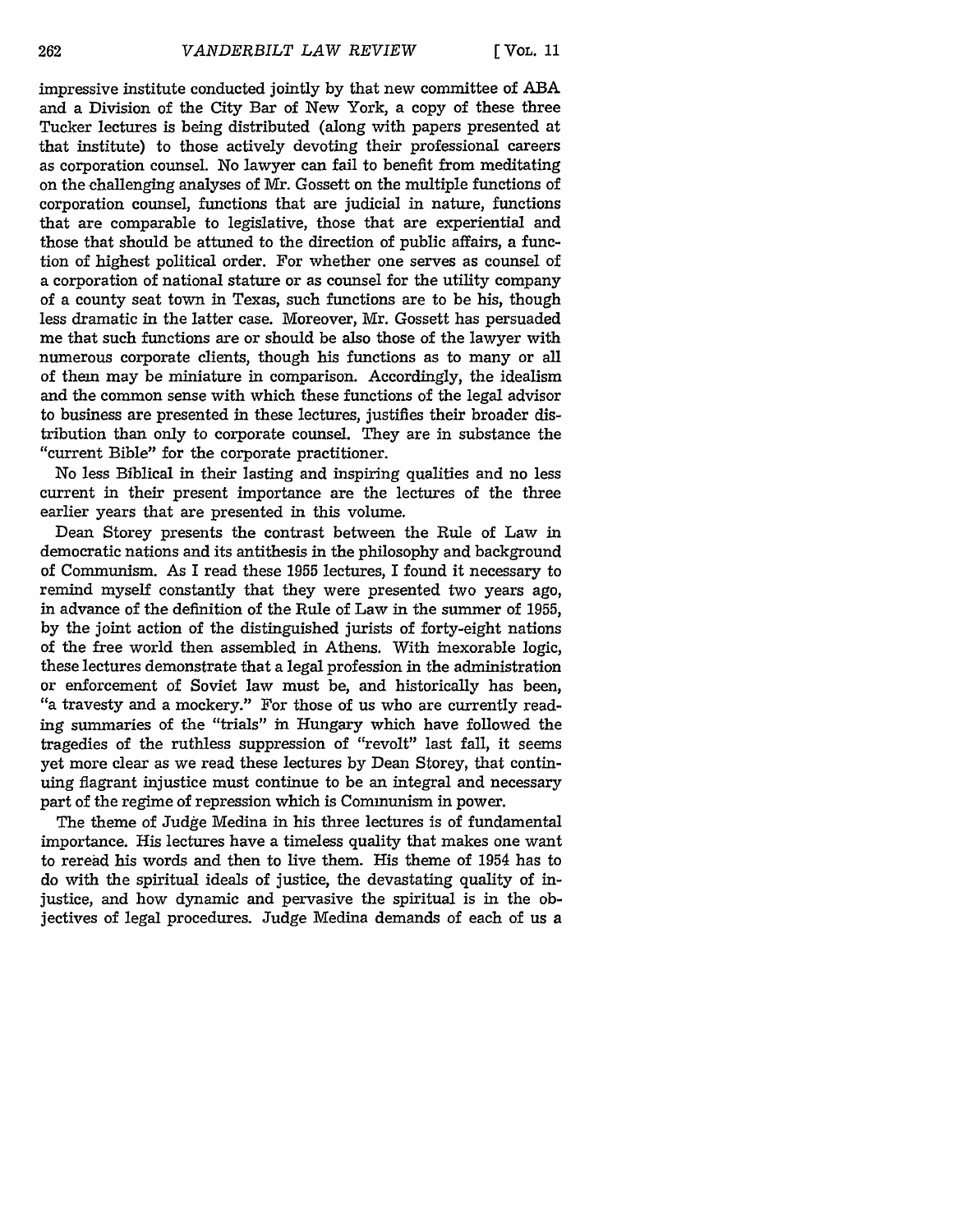rededication to the principles, and, therefore, the procedures, necessary to the attainment of justice, emphasizing the essential unity of all things of the spirit and identifying justice with good will and freedom and all that is fundamental in American democracy.

All of this brings me in this inverse order to a reference to the three lectures by Judge Hutcheson in 1953. Through a brilliant array of fundamentals in legal idealism, Judge Hutcheson brings to us the central theme of the faith of our founding fathers. I have concluded that if the lectures of these four years were read in reverse order, as I am now reporting them, they become more clearly a united whole. With all the other lectures treated as a prelude to the philosophic analyses of our constitutional system, the lectures of Judge Hutcheson become a fitting and conclusive climax. Quoting liberally from the philosophers whose ideas most influenced the founders of our nation, Judge Hutcheson demonstrates in words that cannot be forgotten: "that law, to be law, must be something more than the uncontrolled, the unjust will of the majority of the people or of those whom the majority had entrusted with state powers" (page 39); "that you must first enable the government to control the government; and in the next place, oblige it to control itself" (page 45); "the government must be so constituted as that the laws will assure and secure the maximum of liberty; to have the maximum of liberty laws must be liberator as well as ruler, and at once the will and consent of the whole people whose lives they direct" (page 60); and finally: "I am therefore persuaded that if, as time goes on, justice, broadening and deepening with the. stream of our national life, continues to be with us an aspiration and not a mere policy, those who in the long march of years come after us will be heard to declare: 'Though these planted and those watered, surely it is God that hath given the increase.'" (page 72).

To read these words of ultimate value to young men embarking on a career in our profession by four such inspiring leaders, is truly a memorable experience.

PAUL CARRINGTON\*

DESEGREGATION AND THE LAW, By Albert P. Blaustein and Clarence Clyde Ferguson, Jr., New Brunswick: Rutgers University Press, **1957. Pp.** xiv, 332.

Genuine disagreement exists throughout the country as to the wisdom and ultimate effect of *The* School *Segregation Cases'* decided in

<sup>\*</sup> Member, National Advisory Council of The Practicing Law Institute; member, Carrington, Gowan, Johnson, Bromberg & Leeds, Dallas, Texas.

**<sup>1.</sup>** Brown v. Board of Education, 347 **U.S.** 483 (1954), *supplemental* opinion, <sup>349</sup>**U.S.** 294 **(1955).**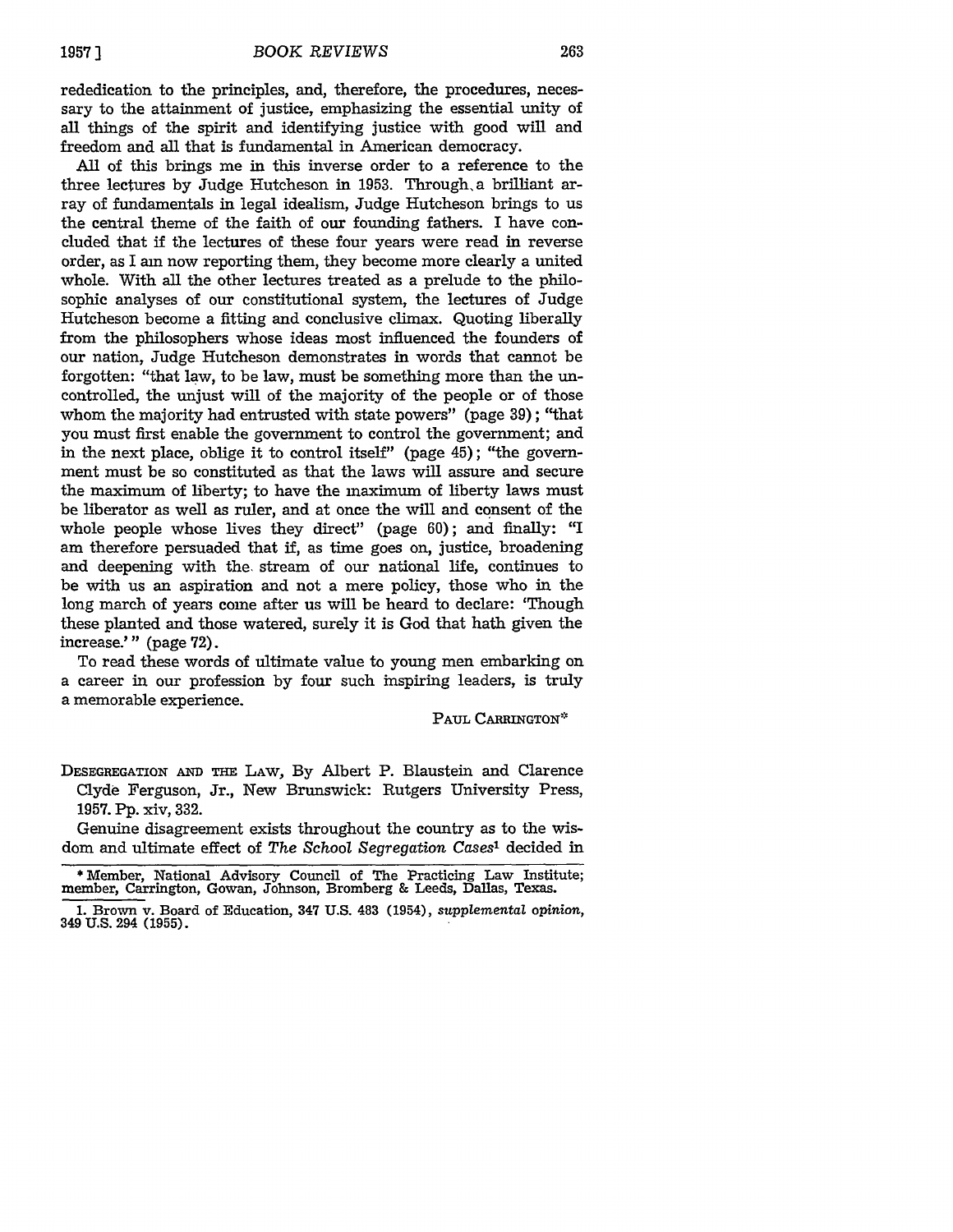1954 and 1955 by the United States Supreme Court. Some persons are disappointed that the enforcement provisions are not more positive and direct. Others feel that desegregation is moving along too rapidly. Still others contend that in jeopardy are important values, such as the right of Congress rather than the judiciary to decide policy questions, and the right to local government. More over, many persons who have not taken a position are nevertheless concerned or disturbed about the lack of national harmony in racial matters.

Realizing the consternation that surrounds this important public question, Professors Blaustein and Ferguson have written a book that in nontechnical language explains the law relevant to the issue. They believe that a clear expository treatment will lead to an understanding of and respect for the law and will help to abate those irrational and emotional responses that segregation as a topic so frequently evokes from all sides. The authors, thus, have committed themselves to the high task of unbiased teaching, and, in my opinion, they have succeeded in their endeavor.

One of the chief values of the book is its journalistic rather than legalistic style. At the same time, the book displays sound scholarship. This treatment permits the authors to reach both legal and lay audiences without sacrificing accuracy. In order to satisfy the technically minded, the writers have carefully documented their statements. Their footnotes cite such diverse sources as *Time, Life, Newsweek,* and *Ebony;* Blackstone, Bryce, and Alexis de Toqueville; scores of statutes, books, and articles; and over two hundred cases. Of especial interest to the Vanderbilt community is the wide use these scholars make of the *Race Relations Law Reporter.*

The book is also excellent in content. It analyzes the pertinent legal materials from *Dred Scott<sup>2</sup>* through the *School Segregation Cases<sup>3</sup> as* well as the more recent decisions. Especially interesting are the discussion of the fourteenth amendment, *Plessy v. Ferguson,4* and *Sweatt v. Painter.5*

In the development of the thought that the Supreme Court is composed of nine men who do and should make law, though not in terms of personal predilections, the authors place before their readers a clear statement of a frequently misunderstood position. These writers also explain the relationship of law to sociology. They demonstrate that, in principle, sociological facts are as relevant to the decisionmaking process as are economic data, even though persons may reasonably disagree as to the credibility of any particular fact.

**5. 339 U.S. 629 (1950).**

<sup>2.</sup> Scott v. Sandford, 60 U.S. **(19** How.) **393 (1856).**

**<sup>3.</sup>** See note **I** *supra.*

<sup>4.</sup> **163 U.S. 537 (1896).**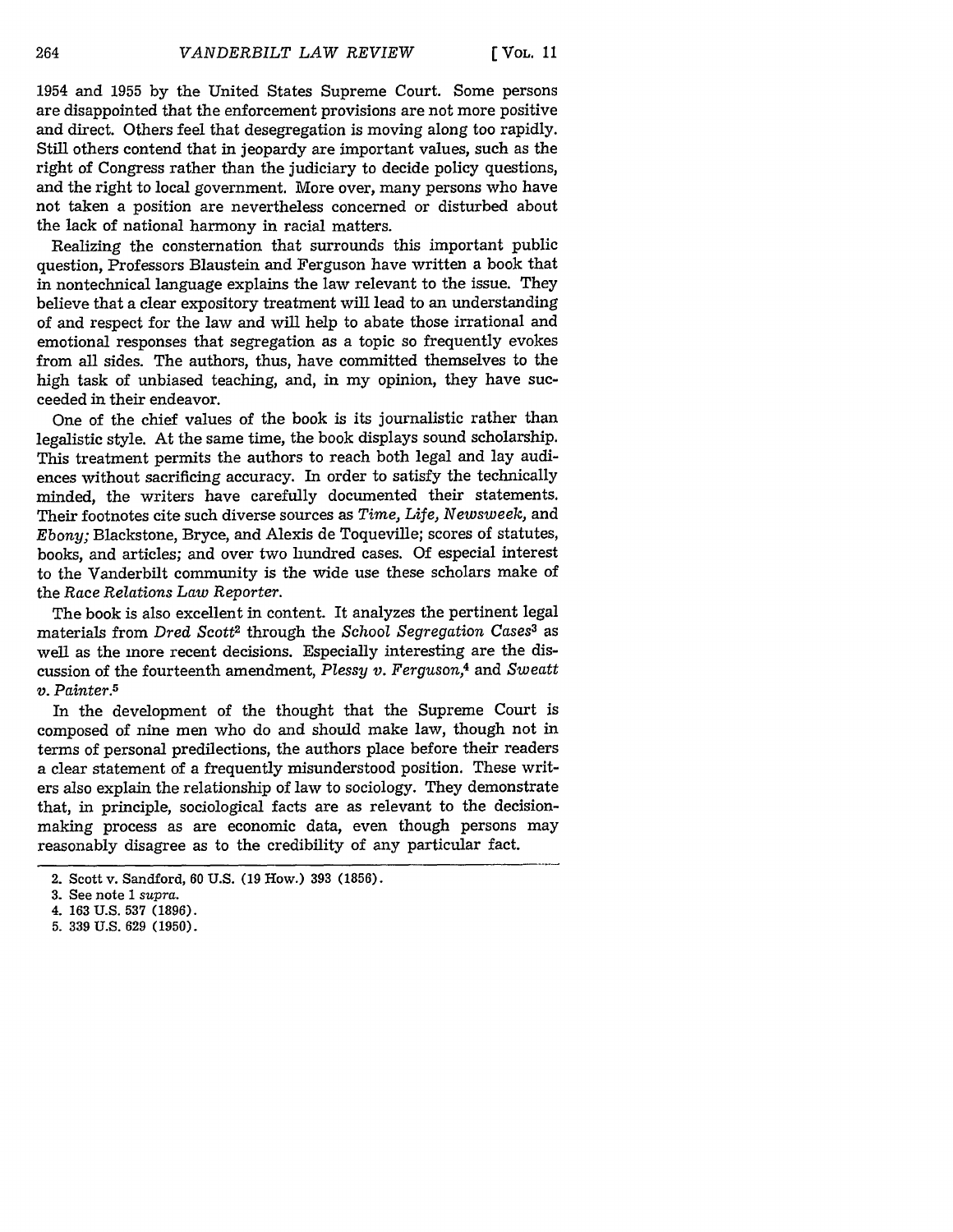Less fortunate is the bifurcation the book makes of the Court, and by implication of the readers, into "liberals" and "conservatives." Persons of diverse political and economic persuasions have assisted Negro citizens in their efforts to obtain fuller opportunities to the advantages of American life. These same persons may well disagree on other questions. The movement to eliminate racial discrimination needs no larger doctrinal framework.

Other minor objections would include the ethnical placing of Clinton, Tennessee, in the Old South. (p. 213). The authors made this statement to illustrate the progress of integration in a community sharing traditional Southern mores. Since their book went to press, they have a better case in point: Greensboro, North Carolina, is integrating peacefully. Nor can I agree with these authors in commending *Beauharnais v. Illinois,6* which upheld the constitutionality of a grouplibel statute despite its limitations on free speech. Evident also is an occasional tendency to refer to The South, The North, and The Negro rather than to some Southerners, some Northerners, and some Negroes.

Such matters are minor. What counts is the comprehensive treatment of this plaguing subject and the clarity and usefulness of the presentation. All who are either bored by technical discussions or else irritated by mere editorials will welcome this book, which contains the essential information, and much more, all under one cover.

The book also should be of especial value to persons who wish to clarify their thinking in terms of individual responsibility. For although the Justices have decreed that segregation is illegal, genuine integration can be realized only through the mutual acceptance of persons, one of the other. Since this is the problem that remains, we do not have to answer the question as put by Sartre: "Which does the greater good, the vague act of fighting in a group, or the concrete one of helping a particular human being to go on living?"7 Professors Blaustein and Ferguson relate what the group has accomplished. They set out the law as they see it together with the richness of its development. They state that they approve of integration. They provide insight. They do not, however, attempt to force their opinions or to project their wills onto others. They leave the reader to his own choices. In so doing, they demonstrate not only scholarship but wisdom, apparently being mindful of Talleyrand's injunction: Not too much zeal.

J. **ALLEN SmITH\***

**<sup>6. 343</sup> U.S. 250 (1952). 7. SARTRE, EXISTENTIALSM 30 (1947).**

<sup>\*</sup> Associate Professor of Law, Rutgers University.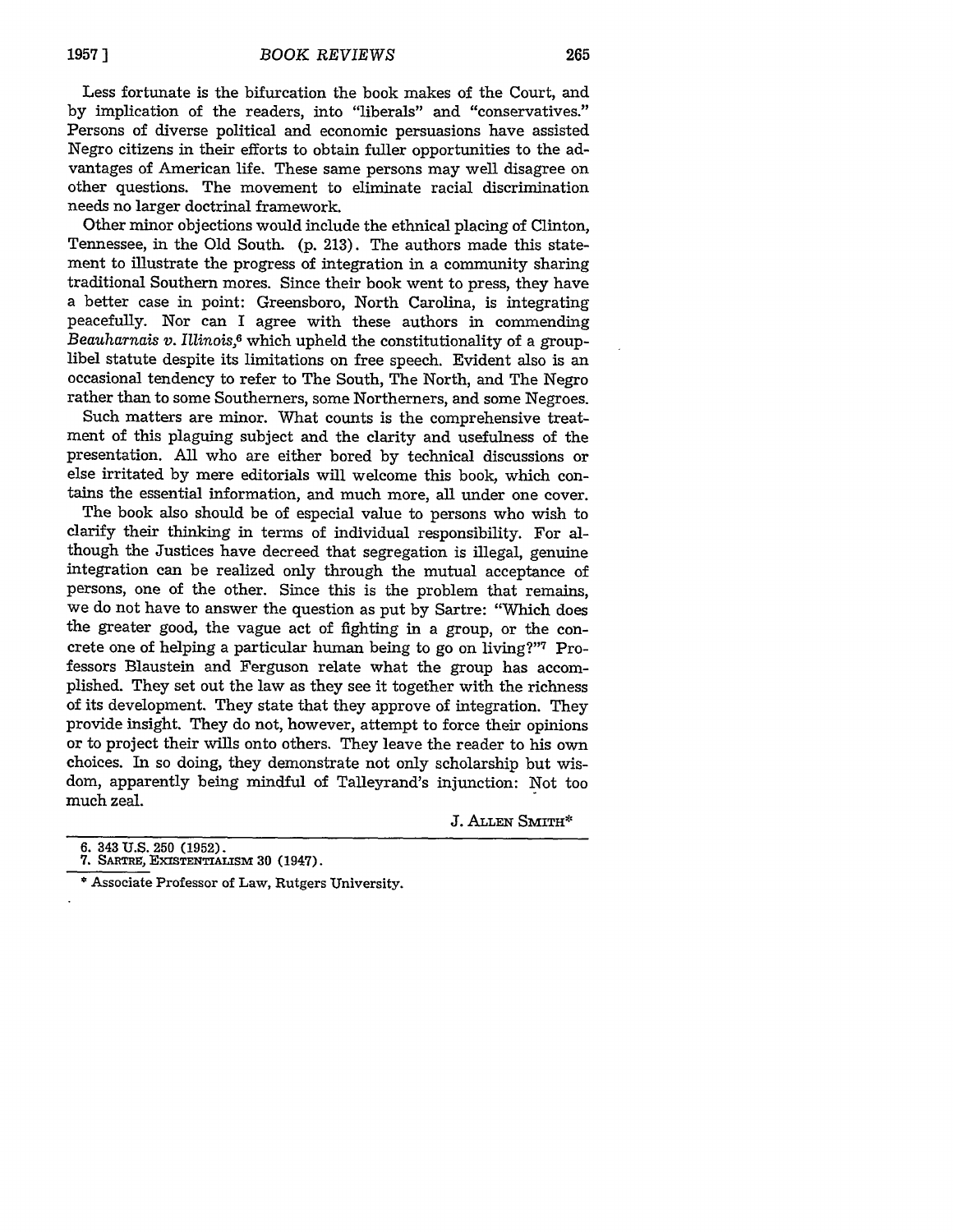**THE FEDERAL** TORT **CLAIMs ACT.** By William B. Wright. Foreword by Emile Z. Berman. New York: Central Book Co., 1957. Pp. 246.

This book is an introduction to the Federal Tort Claims Act' written with the purpose of acquainting "practicing" attorneys with the general case law on provisions of that Act. The author is an attorney in the Department of Labor. In the preparation of the book he states that he sent questionnaires to over 300 attorneys throughout the United States. All of these attorneys prosecuted claims on behalf of plaintiffs under the Act. He does not seem to have addressed any inquiry whatsoever about the Act to any one who had ever served the defendant under the Act.

The book should be useful to those who know nothing at all about the Act and would like to get a general idea of how the Act operates.2 For anyone concerned with more than a simple rear end collision the book may well serve as an ambush because it gives no indication that there are many thorny and unresolved legal problems that arise out of the administration of the Act.

As befits a professional work, an objective tone is maintained throughout most of the book but on a few points **Mr.** Wright does show passion. First, and to him the most important of all, is the fact that in the experience of his friends with the Act for over ten years there is only one matter that has come up under the Act that appears to be in need of legislation. This is the section limiting attorneys to twenty per cent of the recovery. [28 U.S.C. section 2678 (1952) ]. There is a whole chapter devoted to, what is to him, a wretched, inexcusable, and unconstitutional clause.

The other point that arouses Mr. Wright's strongest feelings is the fear that awards may not be "adequate". But he is proud to say that "there are able and impartial judges who fearlessly award substantial damages when serious injuries are brought before them." (P. **73).**

The book has a series of appendices that might be helpful. The text of the Act is set forth in one of them. The second appendix is a list of awards and settlements under the Federal Tort Claims Act set up in a format which, surprisingly enough, is very similar to that used by the *NACCA Law Journal.* And finally there is a very useful appendix giving the text of various types of pleadings that have been used in the past in cases involving the Tort Act.

So far as it goes there can be no complaints. The book shows the great range of tort cases that can arise out of the manifold activities

266

<sup>1. 28</sup> U.S.C. §§ 2671-80 (1952).<br>2. Such readers might also study, with possibly more profit, Heuser, Dalehite v. United States; a New Approach to the Federal Tort Claims Act?, 7 VAND. L. REV. 175 (1954).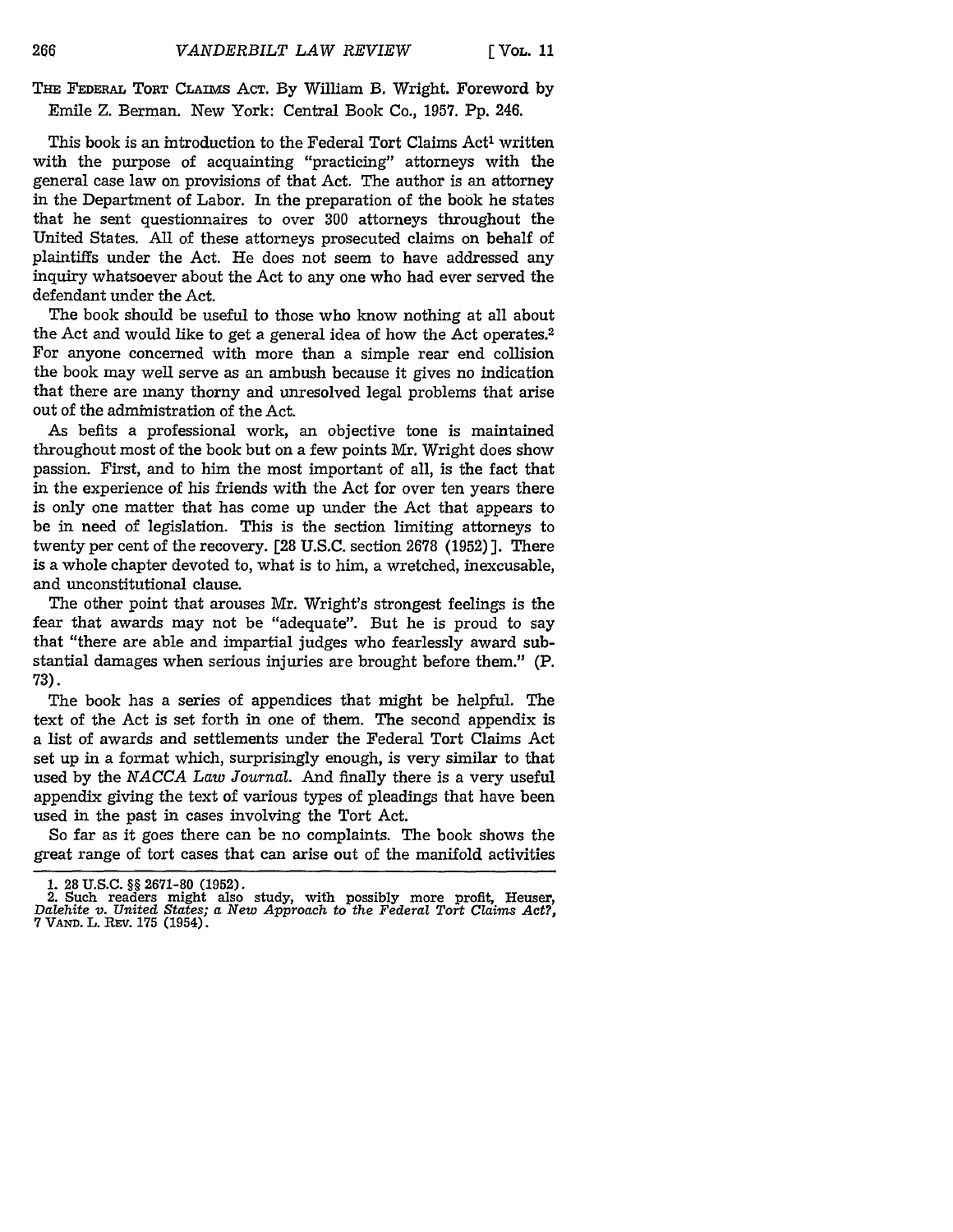of our government today and it shows how suits may be brought to secure compensation for such injuries. Nevertheless, I feel that something more not only could have been done but should have been done. There is more to this law than the decided cases. The vast majority of the cases under the Act do not get reported. One should have some knowledge of this tremendous experience.

Mr. Wright is sparing of advice and seldom suggests dangerous turns in operating under the Act. There are exceptions to this observation. For instance at one point he says:

A further reason, and not by any means the least, why it may sometimes be preferable to sue the employee rather than the government, is that in a questionable claim the government, with its great staff of attorneys, will contest the matter to the bitter end, taking the case at least to the Circuit Court of Appeals and often to the Supreme Court. (P. 78).

It cannot be said with certainty that the Government will fight any particular case to the bitter end. Appellate policies within the Department are based on innumerable factors, but any attorney would, of course, be well advised to consider what to do about a questionable claim rather than fritter away his twenty per cent in arguing such a case through the courts.

The author has slighted one very important point that comes up in the administration of the Act. In this whole book of 148 pages of text,  $1\frac{1}{2}$  pages are devoted to the settlement of claims. This, of course, shows a serious lack of proportion because the settlement procedures are the heart of the Act. Before we discuss this point further let me give you a few facts that will prepare the way for a technique of saving attorneys time, energy, money and possibly make it worth their while to take those Tort Act cases which Mr. Wright claims are being turned down in so many cases because the attorneys cannot afford to spend their time on a mere twenty per cent of the awards.

On January 1, 1956, there were 1829 suits being defended by the United States under the Tort Act. The claims asserted in the complaints in these suits amounted to \$273,000,000. During the year 1956, 935 of these suits were terminated. The original claims in these terminated suits amounted to \$43,436,000. Of the number so terminated 413 were ended by compromise settlement. These 413 suits were finally settled 'by the Government for a total of \$1,826,000. The 'original- claims in these suits had amounted to \$15,871,000. An additional 158 of these cases went to trial and judgment was found against the United States. The judgments in these 158 cases amounted to  $$1,491,000$ . The original claims in these 158 cases had been  $$7,208,000$ . The remaining 364 cases terminated in the year 1956 must be regarded as victories for the government since they were terminated at no cost to the government. Such termination would include, of course, actual